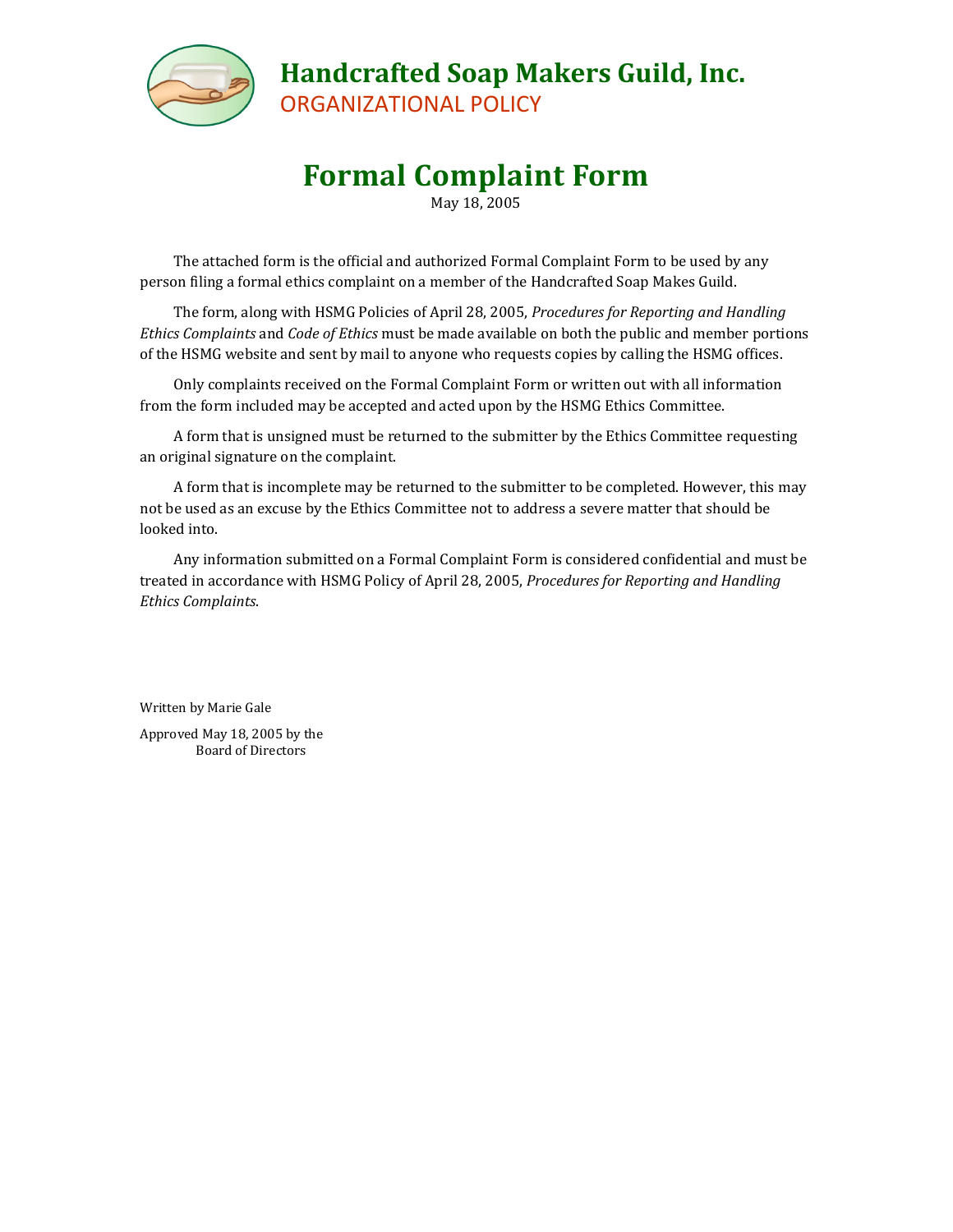

## **Handcrafted Soap Makers Guild, Inc.**

### **Formal Ethics Complaint Form**

This form is to be used when filing a formal ethics complaint concerning the actions of a member of the Handcrafted Soapmakers Guild, Inc. The exact procedures for the receipt, investigation and resolution of a complaint against a member are covered in HSMG Policy of April 28, 2005, *Procedures for Reporting and Handling Ethics Complaints*.

The form must be completed in full, including initials where indicated and original signature at the end. The completed form, along with any documentation (send copies only) should be sealed in an envelope marked "Confidential - Ethics Committee," placed in a mailing envelope and sent to:

> Handcrafted Soap Makers Guild, Inc. attn: Ethics Committee P. O. Box 5103 Portland, OR 97208-5103

#### **1. Your Information:**

| Name:                       | <u> 1989 - Johann Barbara, martin amerikan basal dan berasal dan berasal dalam basal dalam basal dan berasal dan</u> |
|-----------------------------|----------------------------------------------------------------------------------------------------------------------|
|                             |                                                                                                                      |
| Address:                    | and the control of the control of the control of the control of the control of the control of                        |
|                             | <u> 1989 - John Stone, Amerikaansk politiker (* 1908)</u>                                                            |
| Phone:                      |                                                                                                                      |
| Email:                      | the contract of the contract of the contract of the contract of the contract of the contract of                      |
| 2. Who is the complaint on? |                                                                                                                      |
| Name:                       |                                                                                                                      |
|                             |                                                                                                                      |
|                             |                                                                                                                      |
|                             |                                                                                                                      |
| Phone:                      | <u> 1990 - Johann Barbara, martxa a</u>                                                                              |
|                             |                                                                                                                      |

**3. What point(s) of the HSMG Ethics Code did this member violate?**

#### **4. Briefly state the substance of the complaint.**

(i.e. "unpaid bill" or "failed to deliver product I paid for" or "didn't give refund as promised")